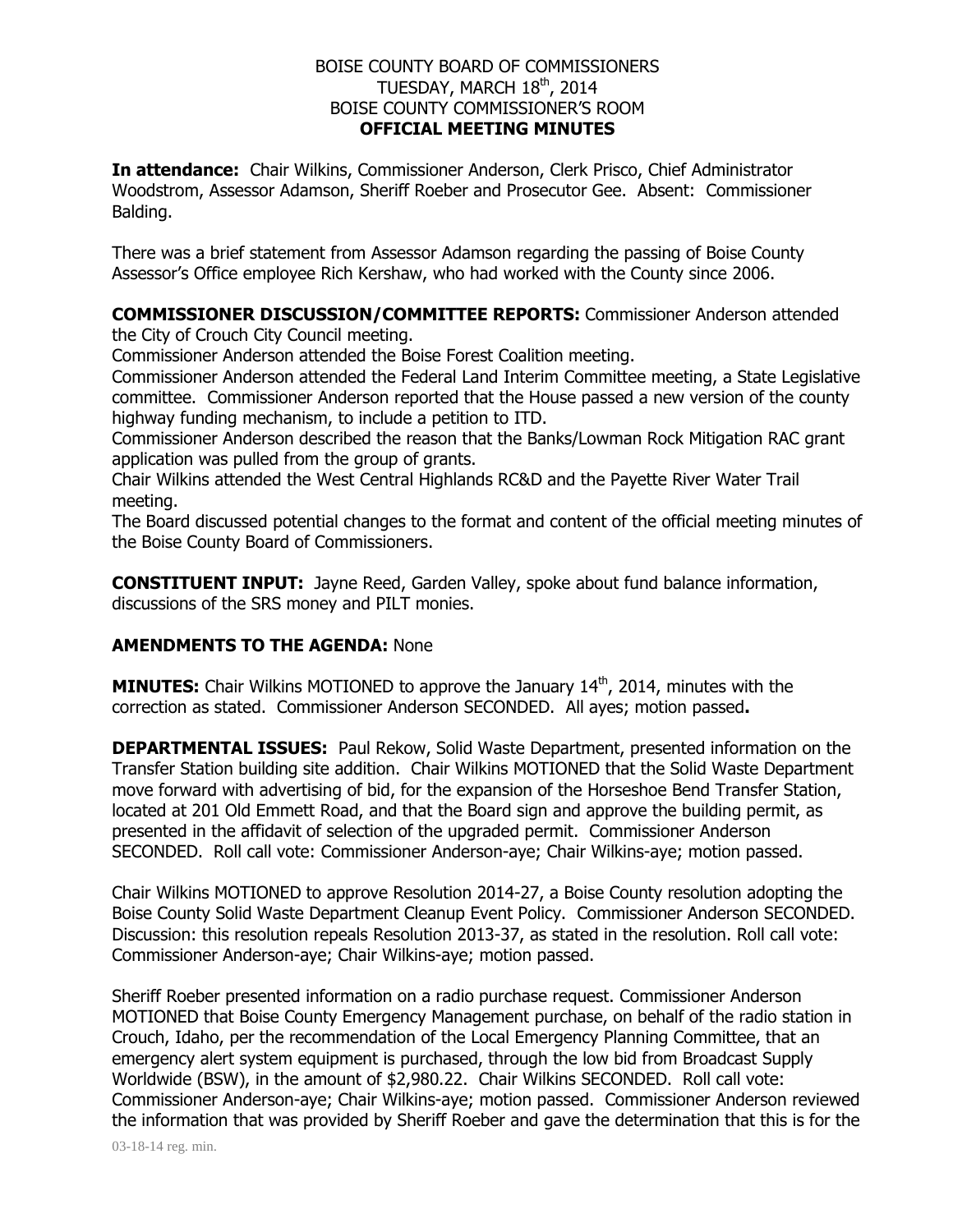safety of the deputies. Chair Wilkins MOTIONED to approve Resolution 2014-28, a Boise County resolution adjusting the FY 2014 Boise County Justice Fund, Sheriff's Department, for the purchase of Motorola radios. Commissioner Anderson added to the motion: using the Justice reserve fund, in the amount of \$36,300. Commissioner Anderson SECONDED. Roll call vote: Commissioner Anderson-aye; Chair Wilkins-aye; motion passed.

Prosecutor Gee, Sheriff Roeber and Clerk Prisco discussed recent payroll questions (associated with the Sheriff's Departments) with the Board.

Commissioner Anderson spoke about an agreement between Boise County and the USFS, for dust abatement on Schriver Creek Road. Commissioner Anderson MOTIONED to approve the Road Project Agreement, between Boise County and the USDA Forest Service Boise National Forest, for the Schriver Creek Forest Road 693 Road Maintenance Project, which includes dust abatement reimbursement for Boise County, on Schriver Creek Road. Chair Wilkins SECONDED. Roll call vote: Commissioner Anderson-aye; Chair Wilkins-aye; motion passed.

Chair Wilkins discussed the P&Z Department vehicle, which needs new tires and transmission work. Commissioner Anderson MOTIONED that the P&Z Department have a safe vehicle and that they provide bids and purchase tires and fix the vehicle as recommended by the mechanic. No second, item tabled in order to obtain bids.

**ISSUE TRACKING:** With unanimous consent, the item was removed from the agenda.

**CONTRACTS/AGREEMENTS/GRANTS:** None were presented.

**DEMAND WARRANTS:** Chair Wilkins MOTIONED to approve the demand warrant to Michael Johnson, Blue Cross of Idaho health insurance for six months, second half of FY 2014, in the amount of \$3,417.06. Commissioner Anderson SECONDED. All ayes; motion passed. Commissioner Anderson MOTIONED to approve the demand warrant to Sarita Loya, for meals during delivery of election supplies, for the March  $11<sup>th</sup>$ , 2014 election, in the amount of \$21.82. Chair Wilkins SECONDED. All ayes; motion passed.

**INDIGENT:** Chair Wilkins MOTIONED to go into executive session per Idaho Code 67-2345(1)(d), for indigent, to discuss the following cases: 11-09-C and 04-05-D. Commissioner Anderson SECONDED. Roll call vote: Commissioner Anderson-aye; Chair Wilkins-aye; motion passed. Coming out of executive session per I.C. 67-2345(1)(d), Chair Wilkins MOTIONED to remove/release the lien on case #11-09-C, as the amount has been paid in full. Commissioner Anderson SECONDED. All ayes; motion carried. Chair Wilkins MOTIONED to table case 04-05-D, until staff can investigate and communicate with the applicant. Commissioner Anderson SECONDED. All ayes; motion carried.

## **MISCELLANEOUS & CORRESPONDENCE:**

- Chair Wilkins MOTIONED to sign the Certificate of Canvass, as presented, for the Garden Valley School District, on the question of a levy. Commissioner Anderson SECONDED. All ayes; motion passed.
- Commissioner Anderson MOTIONED to approve the paper ballot count, for the Primary Election for May 20<sup>th</sup>, 2014, in total being 4,965 ballots. Chair Wilkins SECONDED. All ayes; motion passed.
- Commissioner Anderson MOTIONED that the Boise County Board of Commissioners, barring any unforeseen emergencies, intends to provide the Squaw Creek Soil Conservation District \$2,600, during the State fiscal year